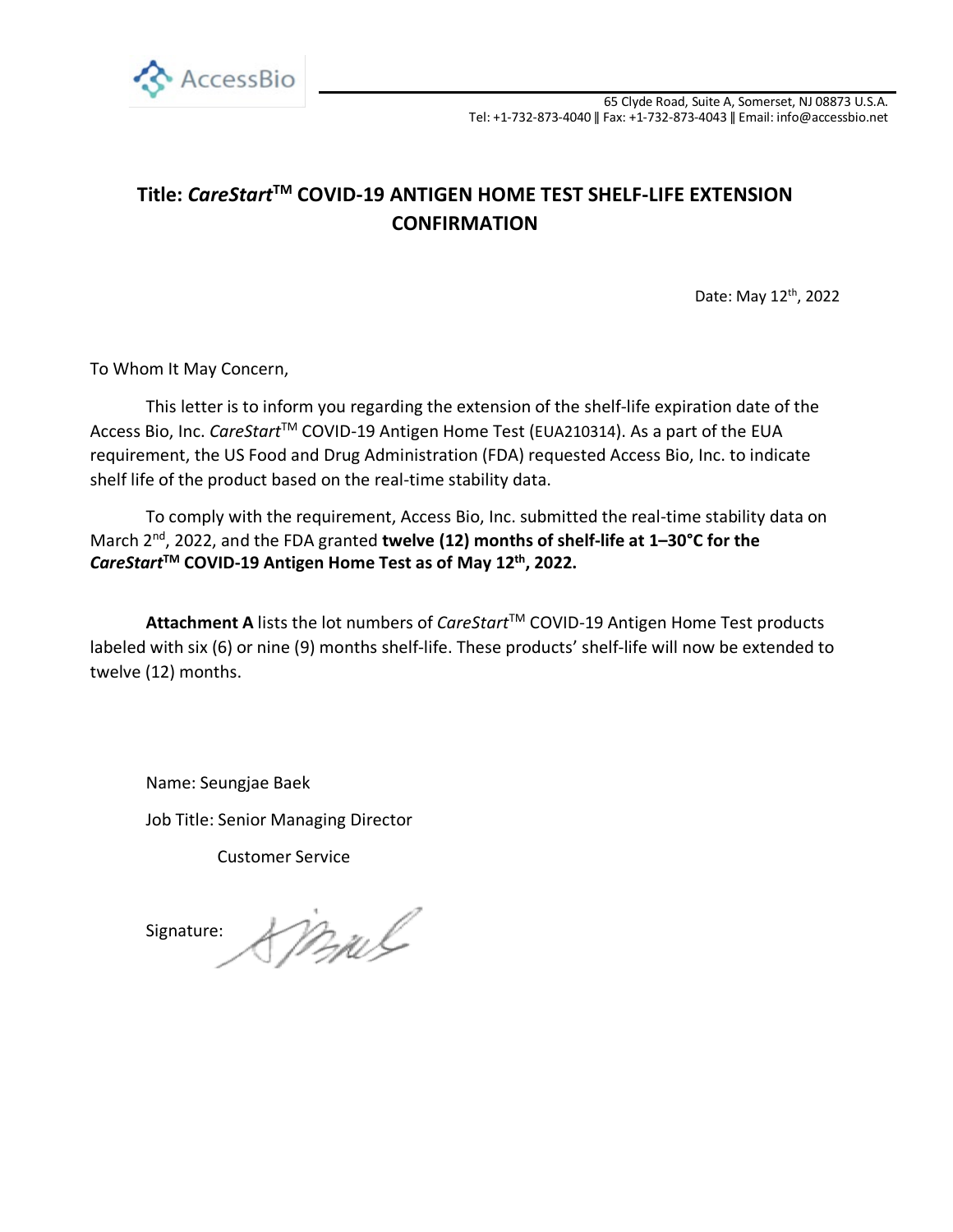

65 Clyde Road, Suite A, Somerset, NJ 08873 U.S.A. Tel: +1-732-873-4040 ǁ Fax: +1-732-873-4043 ǁ Email: info@accessbio.net

## **Attachment A**

## 1. List of Lot Numbers printed with 6 months shelf life and new extended shelf life

| <b>Lot Numbers</b>                                    | <b>Printed Shelf Life</b><br>(6 Months) | <b>Extended Shelf Life</b><br>(12 Months) |
|-------------------------------------------------------|-----------------------------------------|-------------------------------------------|
| CP21G01                                               | <b>DEC 2021</b>                         | <b>JUN 2022</b>                           |
|                                                       |                                         | $(2022 - 06 - 30)$                        |
| СР21Н01, СР21Н02, СР21Н03, СР21Н04, СР21Н05, СР21Н06, | <b>JAN 2022</b>                         | <b>JUL 2022</b>                           |
| CP21H07, CP21H08, CP21H09, CP21H15, CP21H16, CP21H17  |                                         | $(2022 - 07 - 31)$                        |
| CP21J01, CP21J02, CP21J03, CP21J04, CP21J05, CP21J06, | FEB 2022                                | <b>AUG 2022</b>                           |
| CP21J07                                               |                                         | $(2022 - 08 - 31)$                        |
| CP21K26, CP21K27, CP21K28, CP21K36, CP21K37, CP21K38, | <b>MAR 2022</b>                         | SEP 2022<br>$(2022 - 09 - 30)$            |
| CP21K39, CP21K40, CP21K51, CP21K52, CP21K53, CP21K54, |                                         |                                           |
| CP21K55, CP21K56, CP21K57, CP21K58, CP21K59, CP21K61, |                                         |                                           |
| CP21K62, CP21K63, CP21K64, CP21K65, CP21K66, CP21K67, |                                         |                                           |
| CP21K68, CP21K69, CP21K70                             |                                         |                                           |
| CP21L11, CP21L12, CP21L13, CP21L14,                   | APR 2022                                | <b>OCT 2022</b><br>$(2022 - 10 - 31)$     |
| CP21L17, CP21L18, CP21L19, CP21L20,                   |                                         |                                           |
| CP21L31, CP21L32, CP21L33, CP21L34, CP21L35, CP21L36, |                                         |                                           |
| CP21L37, CP21L38, CP21L39, CP21L40, CP21L41, CP21L42, |                                         |                                           |
| CP21L43, CP21L44, CP21L45, CP21L46, CP21L47, CP21L48, |                                         |                                           |
| CP21L49, CP21L50, CP21L51, CP21L52, CP21L53, CP21L54, |                                         |                                           |
| CP21L55, CP21L56, CP21L57, CP21L58, CP21L60, CP21L61, |                                         |                                           |
| CP21L62, CP21L63, CP21L69, CP21L77, CP21L78           |                                         |                                           |
| CP21M01, CP21M02, CP21M03, CP21M04, CP21M05,          | MAY 2022                                | <b>NOV 2022</b><br>$(2022 - 11 - 30)$     |
| CP21M06, CP21M07, CP21M08, CP21M09, CP21M10,          |                                         |                                           |
| CP21M11, CP21M12, CP21M13, CP21M14, CP21M15,          |                                         |                                           |
| CP21M16, CP21M17, CP21M18, CP21M19, CP21M20,          |                                         |                                           |
| CP21M21, CP21M22, CP21M23, CP21M24, CP21M25,          |                                         |                                           |
| CP21M26, CP21M27, CP21M28, CP21M29, CP21M30,          |                                         |                                           |
| CP21M41, CP21M42, CP21M43, CP21M44, CP21M45,          |                                         |                                           |
| CP21M46, CP21M47, CP21M48, CP21M49, CP21M50           |                                         |                                           |
| CP22A01, CP22A02, CP22A03, CP22A04, CP22A05, CP22A06, | <b>JUN 2022</b>                         | <b>DEC 2022</b>                           |
| CP22A07, CP22A08, CP22A09, CP22A10, CP22A11, CP22A12, |                                         | $(2022 - 12 - 31)$                        |
| CP22A13, CP22A21, CP22A22, CP22A23, CP22A31, CP22A32  |                                         |                                           |